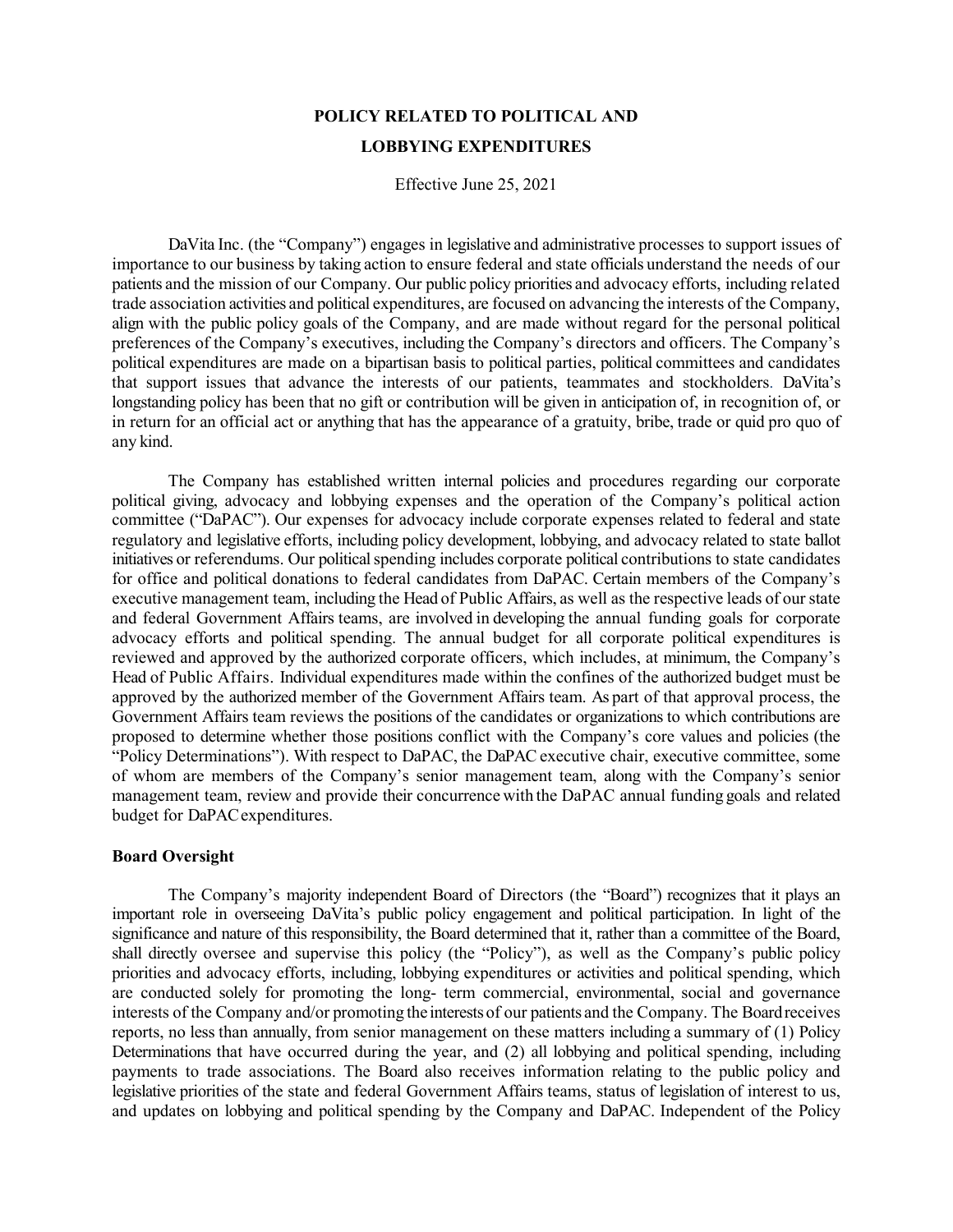Determinations report, the Board shall consider the broader societal and economic implications of the Company's political spending.

In connection with its oversight of this Policy and the Company's public policy priorities and advocacy efforts, the Board shall oversee the Company's assessment of any potential risks related to the Company's political spending. Any material breaches of this Policy that are identified by or reported to the Government Affairsteamor senior management shall be reported to the Boardas soon as practicable.

# **Lobbying Activities**

The Company's lobbying activities in the United States are strictly regulated by federal, state and local lobbying laws. We are committed to complying with the letter and spirit of each of the applicable laws. We file publicly available lobbying disclosure forms on a regular basis, as required by law, for spending by our Company, as described further below.

#### *Federal Lobbying Activities*

Federal lobbying activities are governed by the Lobbying Disclosure Act of 1995, as amended ("LDA") , which requires that organizations that employ federal lobbyists (within the meaning of the LDA), file a registration statement and quarterly lobbying activity reports disclosing corporate expenditures relating to lobbying and issues lobbied. The Company and its registered federal lobbyists are also required to filesemiannual disclosure reports detailing certain political contributions, and other specified payments relating to "covered officials" as defined within the LDA. These Company reports include contributions made by DaPAC.

The Company files federal lobbying reports with the Office of the Clerk of the U.S. House of Representatives and the Secretary of the U.S. Senate. These reports are publicly available at *<http://lobbyingdisclosure.house.gov/>* . The Company is also required to observe Federal laws that regulate the relationships between the Company and public officials to avoid conflicts of interest and to limit or prohibit certain gifts to public officials.

#### *State Lobbying Activities*

The state laws governing lobbying activity and related disclosures vary from state to state, but nearly all states require lobbyists, and those that hire lobbyists, to submit periodic disclosures reporting related spending. These reports generally include disclosures relating to lobbying expenditures, the legislative or regulatory issues that are the subject of lobbying, and the identity of the officials who benefit from any expenditures by the Company or its lobbyists. The Company is also required to observe state laws that regulate the relationships between the Company and publicofficialsto avoidconflicts of interest and to limit or prohibit certain gifts to public officials.

The Company files state-level lobbying reports, and such reports generally are publicly available on the website of the state regulatory body that governs such disclosures.

# **DaVita Political Action Committee**

As permitted by the federal election laws, the Company sponsors DaPAC, which makes contributions to federal candidates, political parties, and committees. Generally, DaPAC contributes to candidates who support and protect the legislative issues important to the Company, our teammates and/or our patients. Contributions by DaPAC are made without regard for the personal political preferences of the Company's executives, including the Company's directors and/orofficers.